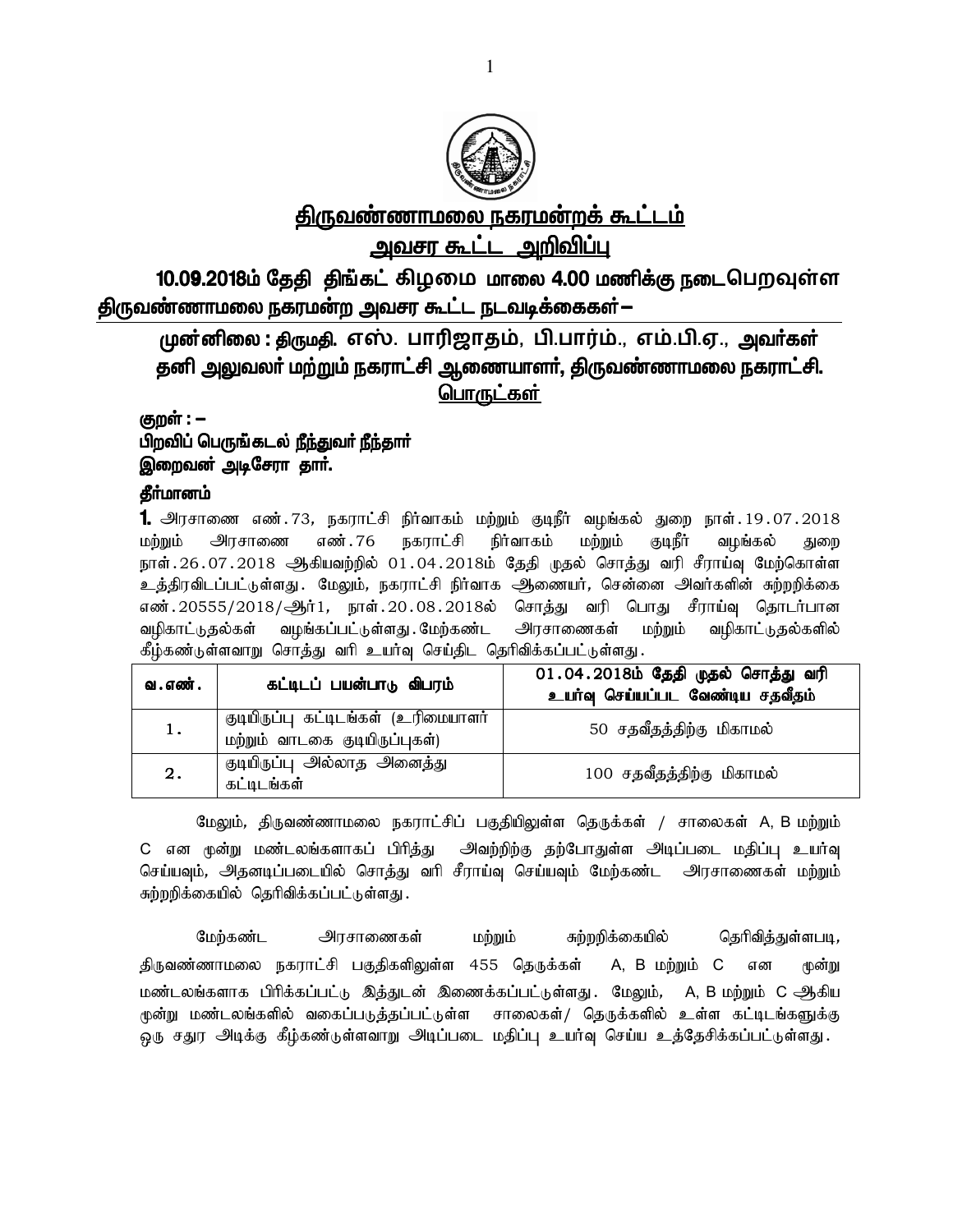| வரிசை<br>எண் | மண்டலம் | தெருக்களின்<br>எண்ணிக்கை | தற்போதுள்ள<br>அடிப்படை<br>மதிப்பு<br>(1 சதுர அடி) | உயர்வு செய்ய<br>உத்தேசிக்கப்பட்டுள்ள<br>அடிப்படை மதிப்பு<br>$(1 + 5)$ ர அடி) |
|--------------|---------|--------------------------|---------------------------------------------------|------------------------------------------------------------------------------|
|              | Α       | 296                      | 2.00                                              | 3.30                                                                         |
| 2            | B       | 143                      | 1.50                                              | 2.50                                                                         |
| 3            |         | 16                       | 1.00                                              | 1.60                                                                         |

அரசாணை எண்.73 மற்றும் 76, நகராட்சி நிர்வாக அிணையர், சென்னை அவர்களின் சுற்றறிக்கை எண். 20555/2018/ஆர்1, நாள். 20.08.2018 ஆகியவற்றில் வழங்கப்பட்டுள்ள அிறிவுரைகள் மற்றும் வழிகாட்டுதல்கள்படி 01.04.2018ம் தேதி முதல் திருவண்ணாமலை நகராட்சி பகுதிகளிலுள்ள அனைத்து கட்டிடங்கள் பொது சொத்து வரி சீராய்வு செய்திடவும், அட்டவணையில் குறிப்பிட்டுள்ளவாறு இந்நகராட்சி பகுதியிலுள்ள சாலைகள்*/* தெருக்கள் A, B மற்றும் C என முன்று மணடலங்களாக வகைப்படுத்தி ஒவ்வொரு மண்டலத்திற்கும் அடிப்படை மதிப்பு (Zone Value) நிர்ணயம் செய்யவதற்கும் மன்றத்தின் அனுமதி வேண்டப்படுகிறது.

#### அலுவலக குறிப்பு :-

- 1. அரசு ஆணைகள் மற்றும் நகராட்சி நிர்வாக ஆணையர், சென்னை அவர்கள் சுற்றறிக்கையில் வழங்கியுள்ள வழிகாட்டுதலிின் படி 01.04.2018ம் தேதி முதல் குடியிருப்பு கட்டிடங்களுக்கு 50 சதவிகிதற்கு மிகாமலும், குடியிருப்பு அல்லாத கட்டிடங்களுக்கு 100 சதவிகிதற்கு மிகாமலும் சொத்து வரி உயர்வு செய்திட அனுமதிக்கலாம்.
- 2. திருவண்ணாமலை நகராட்சியில் உள்ள 455 சாலைகள் / தெருக்களை இத்துடன் இணைக்கப்பட்டுள்ள பட்டியலில் கண்டுள்ளவாறு A, B மற்றும் C என மூன்று மண்டலங்களாகப் பிரிக்கப்பட்டதை மன்றம் அங்கீகரிக்கலாம்.
- 3. அ) மண்டலம் A-யில் வகைப்படுத்தப்பட்டுள்ள சாலைகள் மற்றும் தெருக்களுக்கான <u>அடிப்படை மதிப்பு சதுர அடி ஒன்றிற்கு ரு.2.00/- லிருந்து ரு.3.30/- ஆக</u> உயர்வு செய்ய மன்றம் அனுமதிக்கலாம்.

ஆ) மண்டலம் B-யில் வகைப்படுத்தப்பட்டுள்ள சாலைகள் மற்றும் தெருக்களுக்கான அடிப்படை மதிப்பு சதுர அடி ஒன்றிற்கு ரு. 1.50/- லிருந்து ரு. 2.50/- ஆக உயர்வு செய்ய மன்றம் அனுமதிக்கலாம்.

இ) மண்டலம் C-யில் வகைப்படுத்தப்பட்டுள்ள சாலைகள் மற்றும் தெருக்களுக்கான அடிப்படை மதிப்பு சதுர அடி ஒன்றிற்கு ரு. 1.00/- லிருந்து ரு.  $1.60$ /- ஆக உயர்வு செய்ய மன்றம் அனுமதிக்கலாம்.

4. மேற்கண்டவாறு A, B மற்றும் C என முன்று மண்டலங்களாகப் பிரிக்கப்பட்டு அம்மண்டலங்களுக்குள் வகைப்படுத்தப்பட்டுள்ள சாலைகள்/ தெருக்களில் புதியதாக கட்டப்படும் கட்டிடங்களுக்கு உயர்வு செய்யப்பட்டுள்ள அடிப்படை மதிப்பின்படி சொத்து வரி நிர்ணயம் செய்யவும் மன்றம் அனுமதிக்கலாம்.

 $(D.5.5.5)$   $(D.3786 / 2018 / 202)$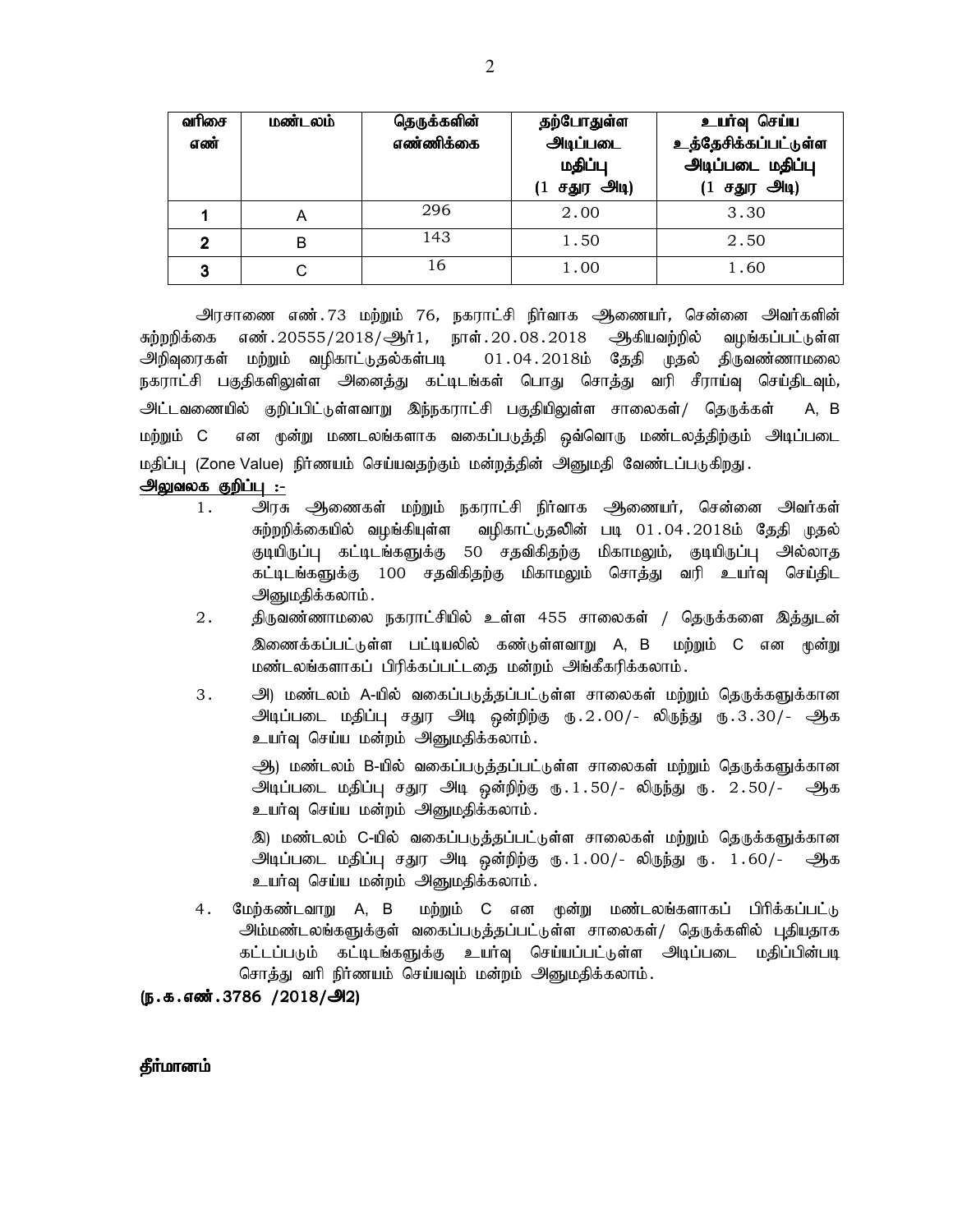${\bf 2.}$  இந்நகராட்சியின் பொது சுகாதார பிரிவில் 39 வாா்டுகளுக்கும் கொசு புழு இல்லா இல்லம் என்ற வகையில், மண்டல .<br>இயக்குநா் வேலூா் அவா்களின் கூட்ட அறிவுரையின்படி, டெங்கு காய்ச்சல், வராமல் தடுப்பு நடவடிக்கைக்காக பொது மக்களுக்கு விழிப்புணர்வு ஏற்படும் வண்ணம் கொசு புழு இல்லா இல்லம் என்ற Smile Sticker அச்சடிக்க ரூ.55000/— க்கு கீழ் வரும் விலைப்புள்ளிகளில் குறைந்த விலைப்புள்ளியை ஏற்க மன்றம் அனுமதிக்கு வைக்கப்படுகிறது.

| நியூ சக்தி ஆப்செட் பிரிண்டா்ஸ், | ரூ. 55000/–             |
|---------------------------------|-------------------------|
| நெ.52, தேரடி வீதி, திருவண்ணாமலை |                         |
| உமா ஆப்செட் பிரிண்டர்ஸ்,        | ( թ. 57500/–            |
| நெ.2 உண்ணாமலையம்மன் நிலையம்.    |                         |
| ஸ்ரீ சரவணா பிரிண்டா்ஸ்,         |                         |
| 23, உண்ணாமலையம்மன் நிலையம்,     | <sub>ሮ</sub> դ. 59000/– |

வரப்பெற்ற விலைப்புள்ளிகளில் குறைந்த விலைப்புள்ளி வாிசை எண்.1ல் நியூசக்தி ஆப்செட் பிாிண்டா்ஸ், நெ.52, தேரடிவீதி, திருவண்ணாமலை அவர்களின் குறைந்த விலைப்புள்ளியை ஏற்று பணி உத்திரவு வழங்க மன்றத்தின் அனுமதி வேண்டப்படுகிறது.

அலுவலகக் குறிப்பு – மன்றம் அனுமதி வழங்கலாம். ந.க.எண். 2962 / 2018 / எச்1

#### தீா்மானம்

 $\bf{3}$ .திருவண்ணாமலை நகராட்சி  $01.04.1896$  (முதல் நகராட்சியாக செயல்பட்டு வந்தது. பின் 21.12.2008 சிறப்பு நிலை நகராட்சியாக உயர்த்தப்பட்டு செயல்பட்டு வருகிறது. 146.026 கி.மீ. பரப்பளவு கொண்ட இந்நகராட்சியில் 39 வார்டுகள் அமைந்துள்ளன. 2011ம் ஆண்டு மக்கள் தொகை கணக்கெடுப்பின்படி நகராட்சியின் மக்கள் தொகை 145278 ஆகும்.

இந்நகராட்சியில் அருள்மிகு அருணாச்சலேஸ்வரர் திருக்கோயில் உள்ளதால் இந்நகரம் சுற்றுலாத்தலமாக நிகழ்கிறது. மாதந்தோறும் பௌர்ணமி தினத்தன்று சுமார் 5.00 லட்சம் பக்தர்கள் இந்நகருக்கு வருகை புரிந்து கிரிவலம் வந்து அருள்மிகு ஸ்ரீ அருணாச்சலேஸ்வரரின் அருள் பெற்று செல்கின்றனர். இது போன்ற கார்த்திகை தீபத்திருவிழாவின் போதும் சுமார் 20.00 லட்சம் பேர் இந்நகருக்கு வருகை புரிகின்றனர். மேலும், சாதாரண நாட்களில் சராசரியாக 50000 பேர் வந்து செல்ல கூடிய இடமாக உள்ளது.

இந்நகராட்சியின் பிளாக் எண்.12, வார்டு எண்.2, நகர சர்வே எண். 620 ஆகியவற்றில் உள்ள நகராட்சிக்கு சொந்தமான 1652.49 சதுர மீட்டர் பரப்பளவு கொண்ட இப்பகுதியில் நகராட்சி அலுவலகம் இயங்கி வருகிறது. தற்போது திருக்கோவிலுர் சாலையில் புதியதாக நகராட்சி அலுவலகக் கட்டிடம் கட்டும் பணி முடிவுற்று திறப்பு விழா செய்யும் நிலையில் உள்ளது. புதிய நகராட்சி அலுவலகக் கட்டிடத்திற்கு இடம் பெயர்வு செய்த பின், பிளாக் எண்.12, வார்டு எண்.2, நகர சர்வே எண். 620 இந்த இடத்தினை புதியதாக கல்யாண மெண்டபம் கட்டினால் நகராட்சிக்கு நிரந்தர வருவாய் தரத்தக்க இனமாக அமையும். மேலும் மேற்படி இடமானது நகரின் .<br>மையப்பகுதியாக அமைவதாலும் அருள்மிகு அருணாச்சலேஸ்வா் கோயிலுக்கு மிக அருகாமையில் உள்ளதால் திருமண .<br>மண்டபம் கட்டும் பணி மக்களுக்கு மிகவும் பயனுள்ளதாகவும் நகராட்சிக்கு அதிக வருவாய் தரத்தக்கதாகவும் அமையும். .<br>இத்திருமண மண்டபமும் கட்டும் பணிக்கு ரூ.640.00 இலட்சத்திற்கு திட்ட மதிப்பீடு தயாரிக்கப்பட்டுள்ளது. இத்தொகை நகராட்சி நிதியிலிருந்து ஈடு செய்ய முடியாத நிலை உள்ளதால் இத்திருமண மண்டபமும் கட்டும் பணியை தனியாா பங்களிப்பின் மூலம் DBFOT முறையில் மேற்கொள்ளவும் இப்பணிக்கான நிர்வாக அனுமதி பெறவும் வெளிச் சந்தையில் ஒப்பந்தப்புள்ளி கோரவும். பெறப்படும் ஒப்பந்தப்புள்ளிகளை இறுதி செய்ய தொழில்நுட்ப கூர்ந்தாய்வு குழு அமைக்கவும், மேலும், இப்பணிக்கு தயார் செய்யப்பட்டுள்ள விருப்புணர்வு ஒப்பந்தப்புள்ளிக்கு, நகராட்சி நிர்வாக ஆணையர் அவர்களின் அனுமதி பெற்று தொடர் நடவடிக்கைகள் மேற்கொள்ள மன்றத்தின் அனுமதிக்கு பொருள் வைக்கப்படுகிறது.

#### அலுவலகக் குறிப்பு:

1. மன்றம் ஒப்புதல் வழங்கலாம். (ந.க.எண்.3378/2018/இ1)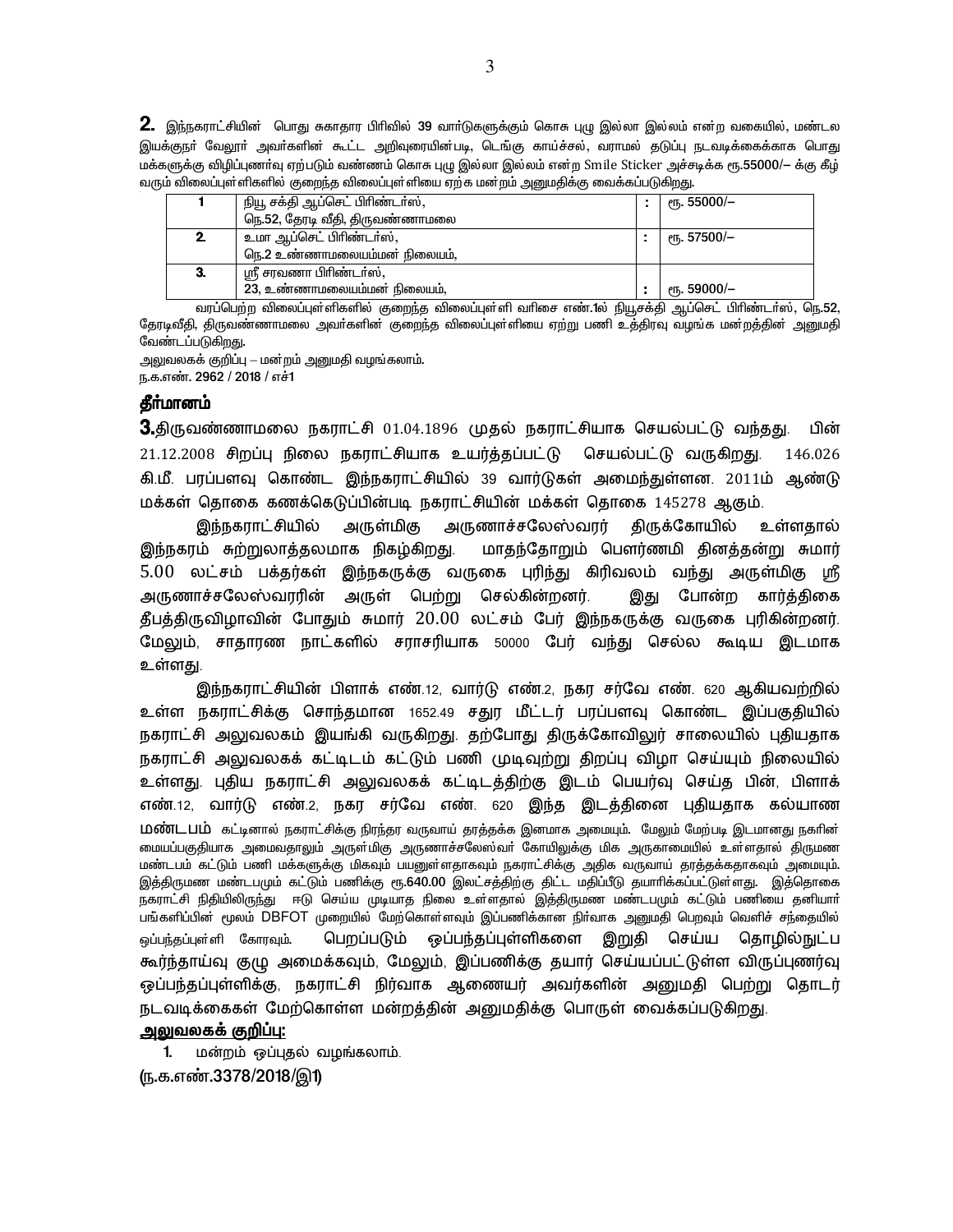#### தீா்மானம்

**4.** இந்நகராட்சியின் பொது சுகாதாரப் பிரிவில் பயன்படுத்தப்படும் வாகனம் TN25B0042க்கு ஆயில் சர்விஸ் செய்ய துப்புரவு ஆய்வாளர் அவர்கள் குறிப்பு கொடுத்துள்ளபடியால் விலைப்புள்ளி கோரப்பட்டது.

| வ.எண். | நிறுவனத்தின் பெயர்                   | தொகை ரூ     |
|--------|--------------------------------------|-------------|
| 1      | ஜவஹர் ஆட்டோ சர்வீஸ்                  | СҦ. 73892/- |
|        | 77B மத்தலாங்குளத் தெரு, திருவண்ணாமலை |             |
| 2.     | கண்ணம்மாள் ஆட்டோ ஒர்க்கஸ்            | СҦ. 74685/- |
|        | 18 முத்து விநாயகர் கோவில் தெரு,      |             |
|        | திருவண்ணாமலை                         |             |
| 3.     | திருமலை வெங்கடேஸ்வரா ஒர்கூலாப்       | СҦ. 74860/- |
|        | கீழ்நாச்சிப்பட்டு, திண்டிவனம் ரோடு   |             |
|        | திருவண்ணாமலை                         |             |

மேற்கண்டவாறு வரப்பெற்ற விலைப்புள்ளிகளில் குறைந்த விலைப்புள்ளி, வரிசை எண்.1ல் ஜவஹர் ஆட்டோ ஒர்க்கஸ், 77B மத்தலாங்குளத் தெரு, திருவண்ணாமலை அவர்களின் குறைந்த விலைப்புள்ளியை ஏற்று பணி உத்திரவு வழங்க மன்றத்தின் அனுமதி வேண்டப்படுகிறது.

#### அலுவலகக் குறிப்பு <sub>-</sub>

- 1. மன்றம் அனுமதி வழங்கலாம்
- 2. பொது சுகாதார நலன் கருதியும், அவசர அவசியம் கருதியும் முன் அனுமதி பெற்று பணி முடித்தமைக்கு மன்றம் அனுமதி வழங்கலாம்.

**ந.க.எண். 3924/ 2018 / எச்1** 

#### தீா்மானம்

**5.** இந்நகராட்சியில் கணனி உதவி திட்டமிடுநராக பணிபுரியும் திரு.ஜி.முருகன் அவர்கள் இரு சக்கர வாகனம் வாங்க முன்பணம் ரூ.75000/- கோரியுள்ளார் இவருக்கு அரசாணை எண். 467 நிதித்துறை நாள் 22.09.2009ன்படி இரு சக்கர வாகனம் வாங்குவதற்கு மன்ற அனுமதிக்கு வைக்கப்படுகிறது.

அலுவலகக் குறிப்பு <sub>-</sub>

1. மன்றம் அனுமதி வழங்கலாம்

**ந..கஎண்.4054/2018/பி5** 

### தீா்மானம்

6. திருவண்ணாமலை நகராட்சியின் எல்லைக்குட்பட்ட, MIG 432/71, தாமரை நகரில் வசிக்கும், தமிழ்நாடு விட்டு வசதி சங்கத்தின் தலைவர் திரு.எ.சுந்தரமூர்த்தி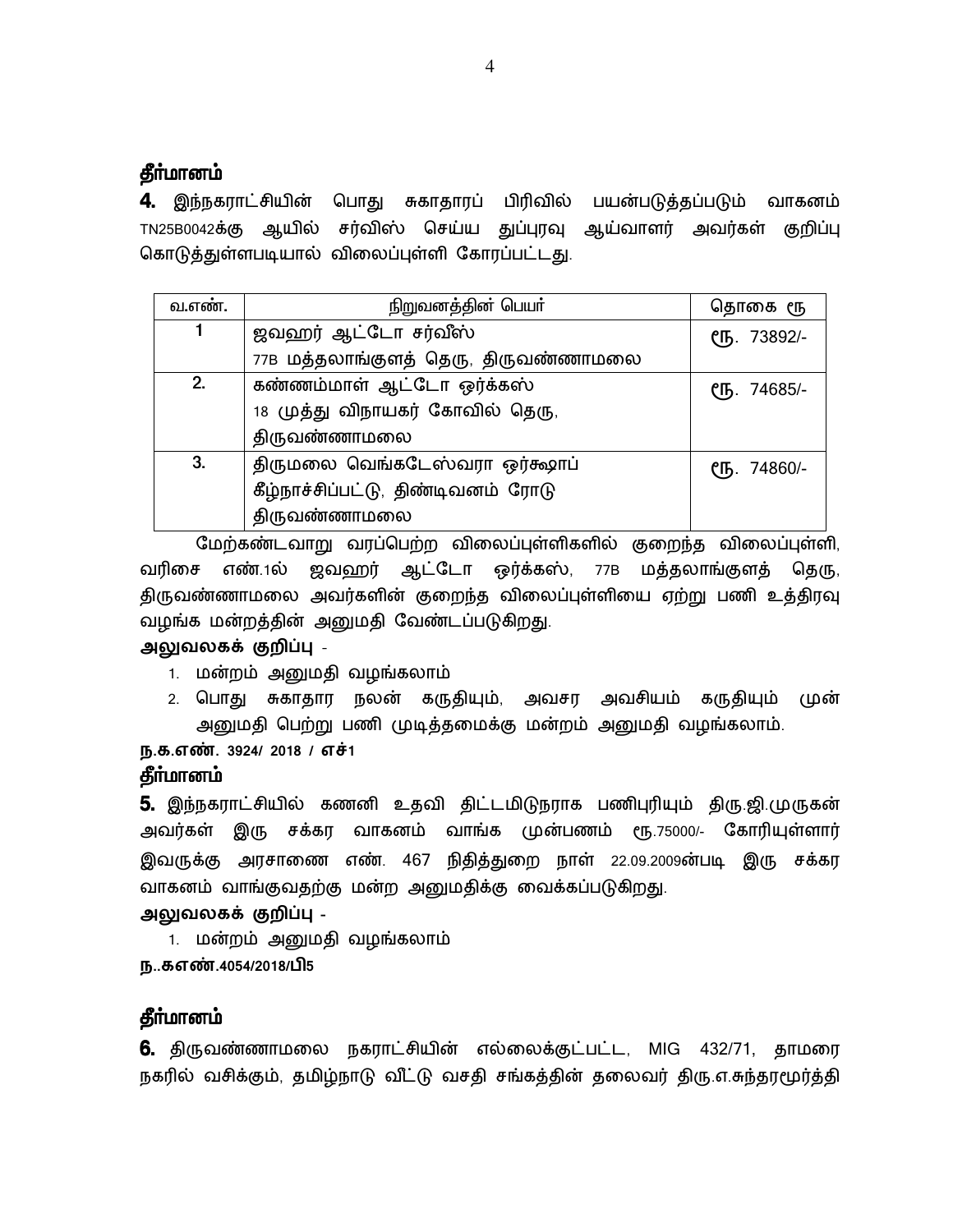என்பவர் சென்னை உயர்நீதி மன்றத்தில் வழக்கு எண். W.P.No. 23734/2015 வழக்கு தொடர்ந்துள்ளார். மேற்படி வழக்கில் நகராட்சி சார்பாக ஆஜராகி வாதாட திரு.R.கோவிந்தசாமி, சிறப்பு அரசு வழக்கறிஞர் அவர்களை நியமிக்கவும், வழக்கின் செலவினத்திற்கும் மன்றத்தின் அனுமதிக்கு வைக்கப்படுகிறது.

அலுவலகக் குறிப்பு -

- 1. மன்றம் அனுமதி வழங்கலாம்
- 2. வருவாய் நிதியில் ஈடு செய்யலாம்
- 3. மன்றத்தின் முன் அனுமதி எதிர்நோக்கி எடுத்த நடவடிக்கையை மன்றம் அனுமதிக்கலாம்.

ந.க.எண். 5160 / 2015 / எப்1

# தீர்மானம்

**7.** இந்நகராட்சி உலாகலாப்பாடி தலைமை நீரேற்று நிலையம் மற்றும் நகராட்சி பகுதியில் உள்ள நீரேற்று நிலையங்களில் குடிநீர் பச்சை நிரமாக வருவதாக புகார் தெரிவிக்கப்பட்டதால் பாதுகாக்கப்பட்ட குடிநீா் வழங்க ஏதுவாக கூடுதலாக பிளிச்சிங் பவுடா் வாங்கி கொள்ள தோராய செலவினம் ரூ.1.13 லட்சம் மன்ற அனுமதி வேண்டப்படுகிறது.

அலுவலகக் குறிப்பு —

- 1. அனுமதி வழங்கலாம்
- 2. குடிநீர் நிதியின் கீழ் செலவிடலாம்.

ந.க.எண். 2679/2018/இ1

# கீர்மானம்

**8.** இந்நகராட்சியின் உலகலாப்பாடி தலைமை நீரேற்று நிலையத்திற்கு 2.50 டன் பிளிச்சிங் பவுடா் சப்ளை செய்யும் 22.06.2018 அன்று விலைப்புள்ளி கோரப்பட்டதில், பெறப்பட்டுள்ள விலைப்புள்ளியினை மன்றத்தின் அனுமதி வேண்டி பொருள் வைக்கப்படுகிறது.

| வ.எண்.         | நிறுவனத்தின் பெயர்                                                    | மதிப்பீடு<br>(ரூ.லட்சத்தில்) | கொடுத்துள்ள<br>ஒப்பந்தப்புள்ளி |
|----------------|-----------------------------------------------------------------------|------------------------------|--------------------------------|
|                | திரு. ராமு<br>நெ. 129/43, ஐய்யங்குளத் தெரு<br>திருவண்ணாமலை            |                              | $0.13\%$ குறைவு                |
| $\overline{2}$ | திரு.கே.ராஜா<br>நெ.9, இரட்டை பிள்ளையார் கோவில்<br>தெரு, திருவண்ணாமலை  | 1.13                         | 2.37 % அதிகம்                  |
| 3              | திருமதி. எம். துா்கா<br>நெ.42, திருமஞ்சன கோபுரத் தெரு<br>திருவண்ணாமலை |                              | 3.42 % அதிகம்                  |

### <u> அலுவலகக் குறிப்பு —</u>

- 1. குறைந்த விலைப்புள்ளி கொடுத்துள்ள திரு.ராமு, திருவண்ணாமலை அவர்களின் விலைப்புள்ளியை மன்றம் ஏற்கலாம்
- 2. அவசர அவசியம் கருதி தனி அலுவலா் அவா்களின் முன் அனுமதி பெற்று பணி உத்திரவு வமங்கியதை மன்றம் ஏற்கலாம்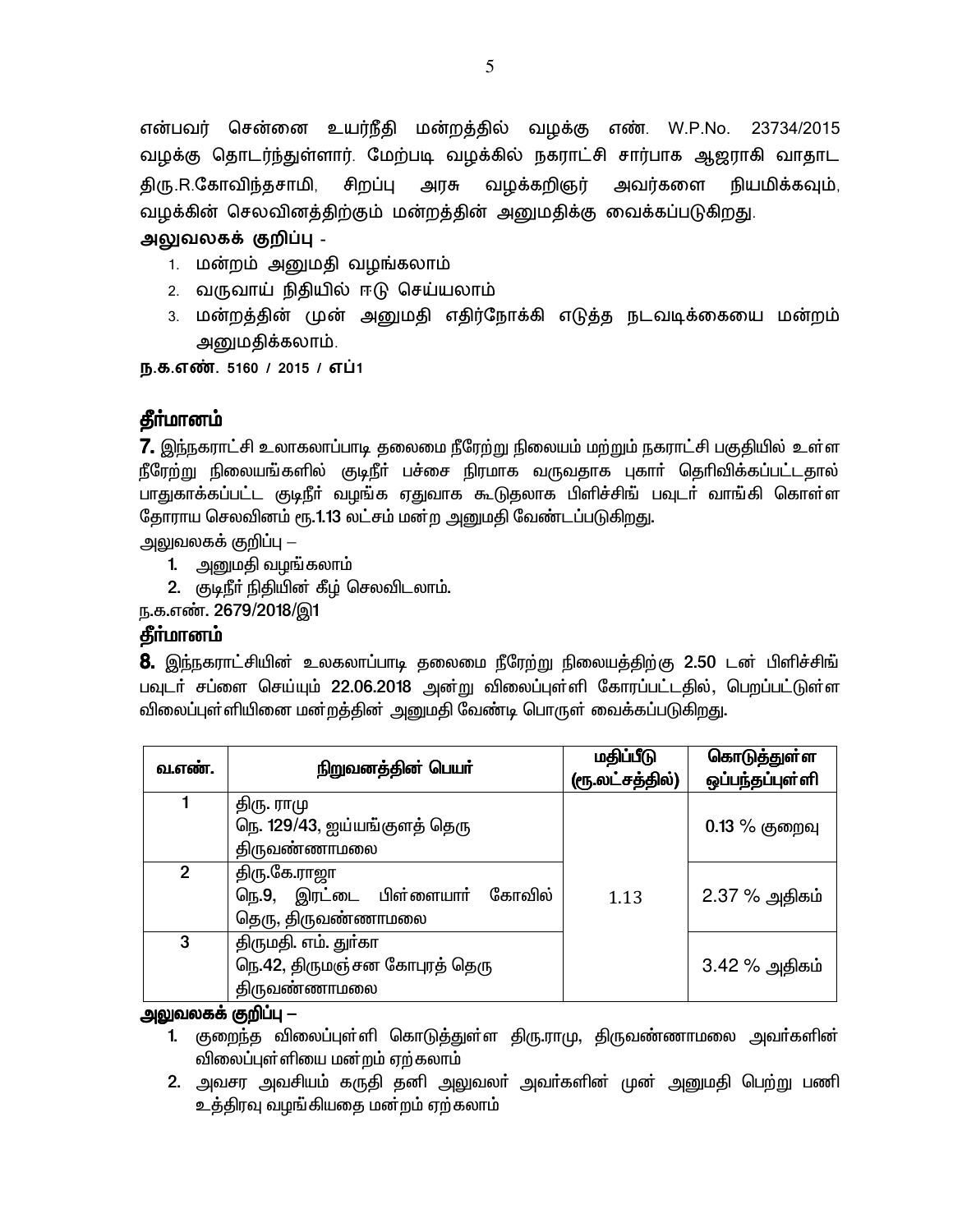# **கீர்மானம்**

**9.** இந்நகராட்சி வாா்டு எண். 01 முதல் 39 வரை உள்ள பகுதிகளில் தெருவிளக்குகள் பராமாித்தல் மற்றும் இயக்குதல் பணிகளை நண்பா்கள் ஆடவா் குழு 10 நபா்கள் கொண்டு பணிகள் மேறகொள்ளவும் மேலும் தெருவிளக்கு பராமரிக்க தேவையான மின்சாதன பொருட்கள் கூட்டுறவு நிறுவனத்திடம் வாங்கிக் கொள்ளவும் மார்ச் — 2018 முதல் ஆகஸ்ட் — 2018 வரை ரூ.22,93,395/– செலவிட நகரமன்ற தீர்மான எண். 750 நாள் 30.04.2018ல் அனுமதிக்கப்பட்டது. தற்போது ஆறுமாதம் கடநது விட்டதால் மேலும் செப்டம்பர் —2018 முதல் பிப்ரவாி—2019 வரை 6 மாகக்கிற்கு மேற்படி பணிகள் மேற்கொள்ளவும் கற்போது தெருவிளக்குகள் பகல் நேரங்களில் எாிவதாக புகாா்கள் வருவதால் உாிய நேரத்தில் ON/OFF செய்ய கூடுதலாக 1 நபர்களை சேர்த்துக் கொள்ளவும் ஆடவர் குழு நபர்கள் 11 நபர்களுக்கு ஊதியம் வழங்குதல் மற்றும் மின் சாதன பொருட்களை கூட்டுறவு நிறுவனத்திடம் நேரடியாக வாங்கிக் கொள்ளவும் ஆகும் தோராய செலவினம் ரூ.23,47,096/— க்கு மன்ற அனுமதி வேண்டப்படுகிறது.

| வ.எண்                          | பணி விபரம்          | ஆட்கள்<br>எண்ணிக்கை | நாள்<br>ஔ்றுக்கு<br>௬லி | மாதத்திற்கு<br>ஊதியம் | 6 மாதத்திற்கு<br>ஆகும் ஊதியம் |
|--------------------------------|---------------------|---------------------|-------------------------|-----------------------|-------------------------------|
|                                | மின் பணியாளர்       | $\overline{2}$      | 425                     | 25500                 | 153000                        |
| 2.                             | <b>Head Mazdoor</b> | 9                   | 334                     | 90180                 | 541000                        |
|                                | மொத்தம்             | 11                  |                         | மொத்தம்               | 694000                        |
| தெருவிளக்கு மின்சாதன பொருட்கள் |                     |                     | 1653096                 |                       |                               |
| பெரு மொத்தம்                   |                     |                     |                         |                       | 2347096                       |

### <u>ஆடவா்குழு நபா்களின் செலவினம்</u>

### அலுவலகக் குறிப்பு —

- 1. அறையதி வழங்கலாம்
- 2. வருவாய் நிதியின் கீழ் செலவிடலாம்.

# தீா்மானம்

10. இந்நகராட்சி பயன்பாட்டில் உள்ள TN25AH 8123 ஈப்பு வாகனத்துக்கு ஆண்டு காப்பீட்டு காலம் 26.09.2018ம் தேதியோடு முடிவுடைவதால் ஆண்டு காப்பீட்டு தொகை ரூ. 14256/— ஐ செலுத்த கோரி The New India Assurance Company Ltd., நிறுவனத்திடமிருந்து கேட்பு வறப்பெற்றுள்ளது. மேற்படி வாகனக்கிற்கு காப்பீட்டு கொகை செலுக்க மன்ற அனுமகிக்கு வேண்டப்படுகிறது.

| வ.எண | வணடி எண            | காலம                           | தொகை ரூ                 |
|------|--------------------|--------------------------------|-------------------------|
|      | <b>TN25AH 8123</b> | 27.09.2018 முதல்<br>26.09.2019 | <sub>0</sub> դ. 14256/– |

### அலுவலகக் குறிப்பு —

- 1. அனுமதி வழங்கலாம்
- 2. இச்செலவினம் வருவாய் நிதியின் கீழ்செலவிடலாம்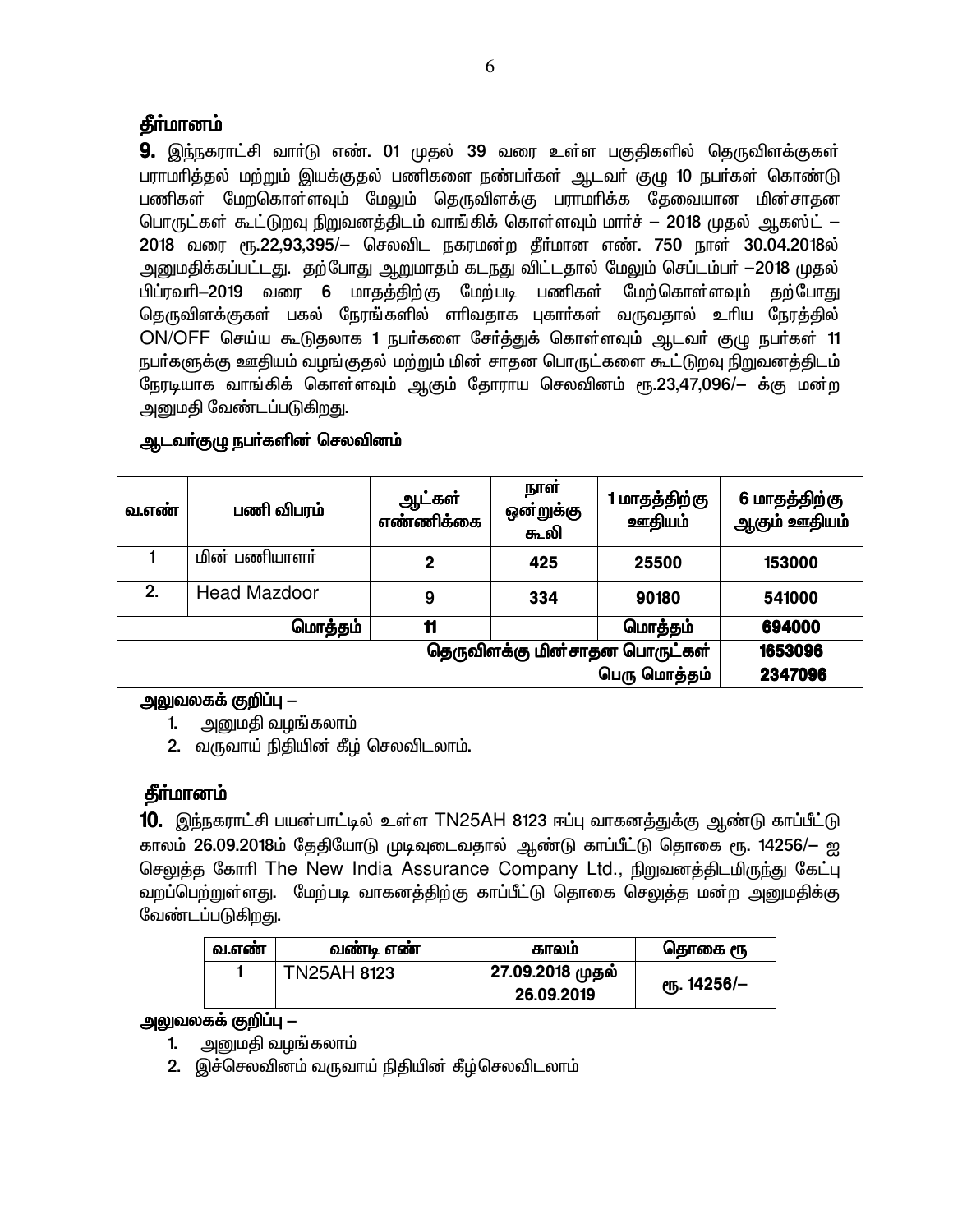3. அவசரம் அவசியம் கருதி தனி அலுவலா் அவா்களின் முன் அனுமதி பெற்று தொகை செலுத்தியதை மன்றம் ஏற்கலாம்.

# தீா்மானம்

 $\,$  11. இந்நகராட்சி பெண்கள் மேனிலைப்பள்ளி வளாகத்திலுள்ள திறந்த வெளி கிணற்றினை தூா்வாரி இதர பழுதுகளை சாி செய்யும் பணிக்கு 20.09.2017 அன்று ஒப்பந்தப்புள்ளி கோரப்பட்டதில், பெறப்பட்டுள்ள ஒப்பந்தப்புள்ளியினை மன்றத்தின் அனுமதி வேண்டி பொருள் வைக்கப்படுகிறது.

| வ.எண்.        | நிறுவனத்தின் பெயர்                                     | மதிப்பீடு<br>(ரூ.லட்சத்தில்) | கொடுத்துள்ள<br>ஒப்பந்தப்புள்ளி |
|---------------|--------------------------------------------------------|------------------------------|--------------------------------|
|               | Hi-Tech Tronics<br>மாம்பலம்,<br>சென்னை – 33            |                              | $0.09\%$ குறைவு                |
| $\mathcal{P}$ | திருமதி.இ.இளவரசி<br>15, பேகோபுரத் தெரு<br>திருவண்ணாமலை | 1.30                         | 1.25 % அதிகம்                  |

# <u>அலுவலகக்குறிப்பு:</u>

- 1. குறைந்த ஒப்பந்தப்புள்ளியினை கொடுத்துள்ள வரிசை எண்.1ல் கண்டுள்ள Hi-Tech  $Tronics$ , சென்னை $-33$  அவர்களின் ஒப்பந்தப்புள்ளியினை மன்றம் ஏற்கலாம்.
- 2. இப்பணியின் அவசர அவசியம் கருதி மன்றப் பொருள் எதிர்நோக்கி தனி அலுவலர் அவா்களின் முன் அனுமதி பெற்று வேலை உத்திரவு வழங்கியதையும் அனுமதிக்கலாம்.

# தீா்மானம்

12. இந்நகராட்சியின் பாராளுமன்ற உறுப்பினா் உள்ளூா் தொகுதி மேம்பாட்டு திட்டம் 2017-18 ன் கீழ் பின்வரும் பணிகள் மேற்கொள்ள 06.07.2018 அன்று ஒப்பந்தப்புள்ளி கோரப்பட்டதில், பெறப்பட்டுள்ள ஒப்பந்தப்புள்ளியினை மன்றத்தின் அனுமதி வேண்டி பொருள் வைக்கப்படுகிறது.

| வ.எண். | பணியின் பெயர்                                                           | மதிப்பீடு<br>(ரூ.இலட்சத்தில்) | ஒப்பந்ததாராின் பெயா்    | ஒப்பந்தப்புள்<br>ளி விகிதம் |
|--------|-------------------------------------------------------------------------|-------------------------------|-------------------------|-----------------------------|
|        | வார்டு எண்.36ல் வேல் நகர் மற்றும்<br>ஆகிய பகுதிகளுக்கு<br>நகர்<br>அல்லா |                               | <b>TSR Builders</b>     | $0.06\%$<br>குறைவு          |
|        | மழைநீர்<br>மற்றும்<br>கார்<br>சாலை<br>வடிகால்வாய் அமைத்தல்.             | 24.90                         | Arunachala Construction | $0.45\%$ அதிகம்             |

# <u>அலுவலகக்குறிப்பு</u>

- 1. மேற்கண்ட பணியில் குறைந்த ஒப்பந்தப்புள்ளி கொடுத்துள்ள TSR Builders, திருவண்ணாமலை என்பவர்களின் குறைந்த ஒப்பந்தப்புள்ளியை மன்றம் அங்கீகரிக்கலாம்.
- 2. அவசர அவசியம் கருதி தனி அலுவலர் அவர்களின் முன் அனுமதி பெற்று பணி உத்திரவு வழங்கியதை மன்றம் ஏற்கலாம்.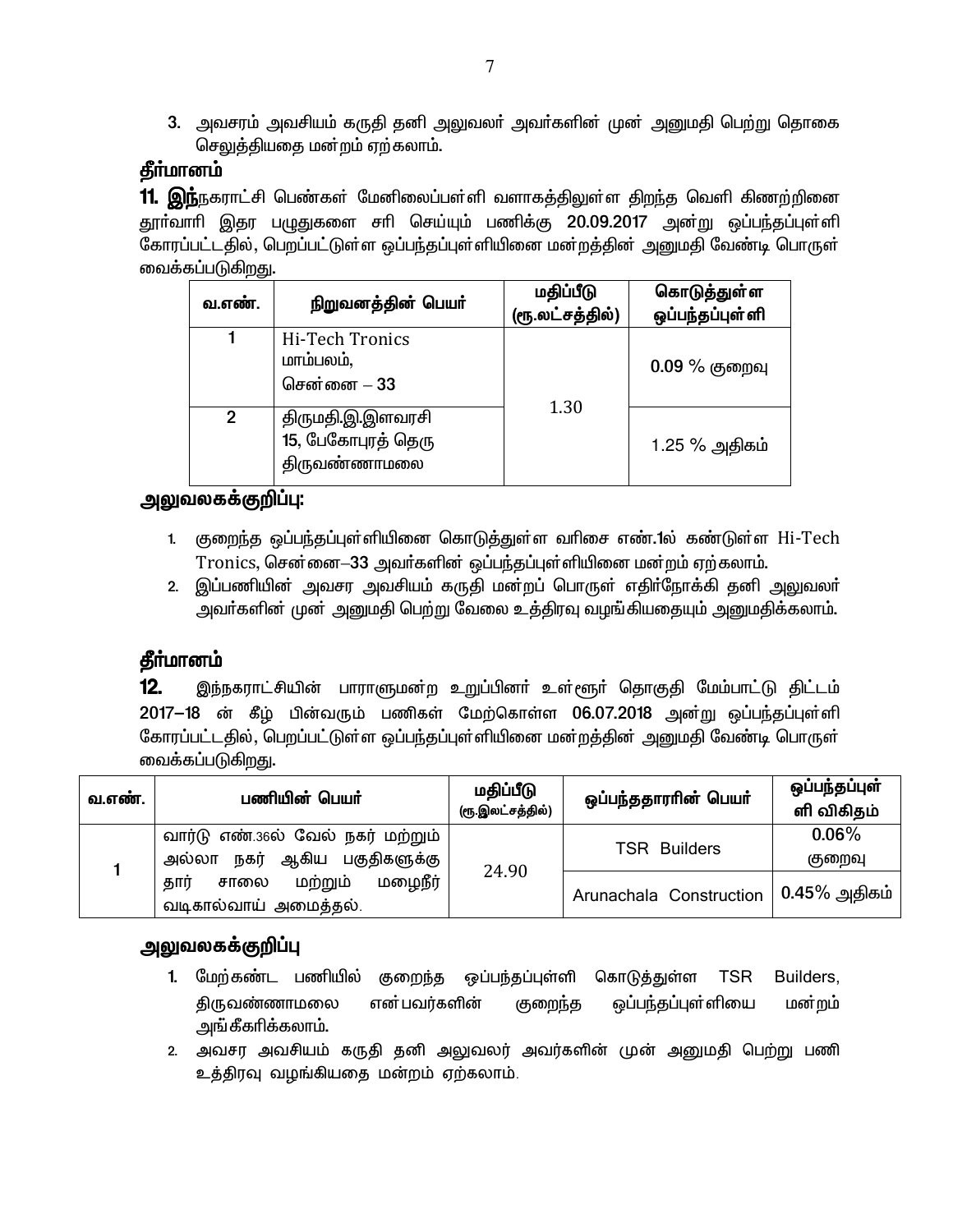# கீா்மானம்

**13.** இந்நகராட்சியின் பாராளுமன்ற உறுப்பினர் உள்ளூர் தொகுதி மேம்பாட்டு திட்டம் 2017—18 ன் கீழ் பின்வரும் பணிகள் மேற்கொள்ள 06.07.2018 அன்று ஒப்பந்தப்புள்ளி கோரப்பட்டதில், <u>பெறப்பட்டு</u>ள்ள ஒப்பந்தப்புள்ளியினை மன்றத்தின் அனுமதி வேண்டி பொருள் வைக்கப்படுகி<u>றத</u>ு.

| வ.எண். | பணியின் பெயர்                                                                | மதிப்பீடு<br>(ரூ.இலட்சத்தில்) | ஒப்பந்ததாரரின் பெயர்    | ஒப்பந்தப்புள்<br>ளி விகிதம் |
|--------|------------------------------------------------------------------------------|-------------------------------|-------------------------|-----------------------------|
|        | வார்டு<br>கோபி<br>எண்.36ல்<br>நகருக்கு<br>மழைநீர்<br>மற்றும்<br>சாலை<br>தார் | 24.90                         | <b>TSR Builders</b>     | 0.05%<br>குறைவு             |
|        | வடிகால்வாய் அமைத்தல்.                                                        |                               | Arunachala Construction | $0.55\%$ அதிகம்             |

## **அலுவலகக்குறிப்பு**

- 1. மேற்கண்ட பணியில் குறைந்த ஒப்பந்தப்புள்ளி கொடுத்துள்ள TSR Builders, திருவண்ணாமலை என்பவர்களின் குறைந்த ஒப்பந்தப்புள்ளியை மன்றம் அங்கீகரிக்கலாம்.
- 2. அவசர அவசியம் கருதி தனி அலுவலர் அவர்களின் முன் அனுமதி பெற்று பணி உத்திரவு வழங்கியதை மன்றம் ஏற்கலாம்.

# **கீா்மானம்**

**14.** இந்நகராட்சியின் பாராளுமன்ற உறுப்பினா் உள்ளூா் தொகுதி மேம்பாட்டு திட்டம் 2017—18 ன் கீழ் பின்வரும் பணிகள் மேற்கொள்ள 06.07.2018 அன்று ஒப்பந்தப்புள்ளி கோரப்பட்டதில், பெறப்பட்டுள்ள ஒப்பந்தப்புள்ளியினை மன்றத்தின் அனுமதி வேண்டி பொருள் வைக்கப்படுகி<u>றத</u>ு.

| வ.எண். |                                            | பணியின் பெயர்              | மதிப்பீடு<br>(ரூ.இலட்சத்தில்) | ஒப்பந்ததாரரின்<br>பெயர்    | ஒப்பந்தப்புள்<br>ளி விகிதம் |
|--------|--------------------------------------------|----------------------------|-------------------------------|----------------------------|-----------------------------|
|        | வார்டு<br>எண்.36ல்<br>தெருவில்<br>குறுக்கு | பாரதிதாசன்<br>தார்<br>சாலை |                               | <b>TSR Builders</b>        | 0.08%<br>குறைவு             |
|        | மழைநீர்<br>மற்றும்<br>அமைத்தல்.            | வடிகால்வாய்                | 20.20                         | Arunachala<br>Construction | $0.60\%$ அதிகம்             |

# <u>அலுவலகக்குறிப்பு</u>

- 1. மேற்கண்ட பணியில் குறைந்த ஒப்பந்தப்புள்ளி கொடுத்துள்ள TSR Builders, திருவண்ணாமலை என்பவர்களின் குறைந்த ஒப்பந்தப்புள்ளியை மன்றம் அங்கீகரிக்கலாம்.
- 2. அவசர அவசியம் கருதி தனி அலுவலர் அவர்களின் முன் அனுமதி பெற்று பணி உத்திரவு வழங்கியதை மன்றம் ஏற்கலாம்.

# தீா்மானம்

15. இந்நகராட்சியில் வார்டு எண். 01 முதல் 39 வரை உள்ள பகுதிகளில் உள்ள <u>ஆழ்து</u>ளை கிணறு மின் மோட்டார்கள் மற்றும் கிறந்தவெளி கிணறு மின் மோட்டார்கள் மொக்கும் 202 ்உள்ளது. இவற்றின் மூலம் பொது மக்கள் அன்றாட அடிப்படை தேவைகளை பூா்த்தி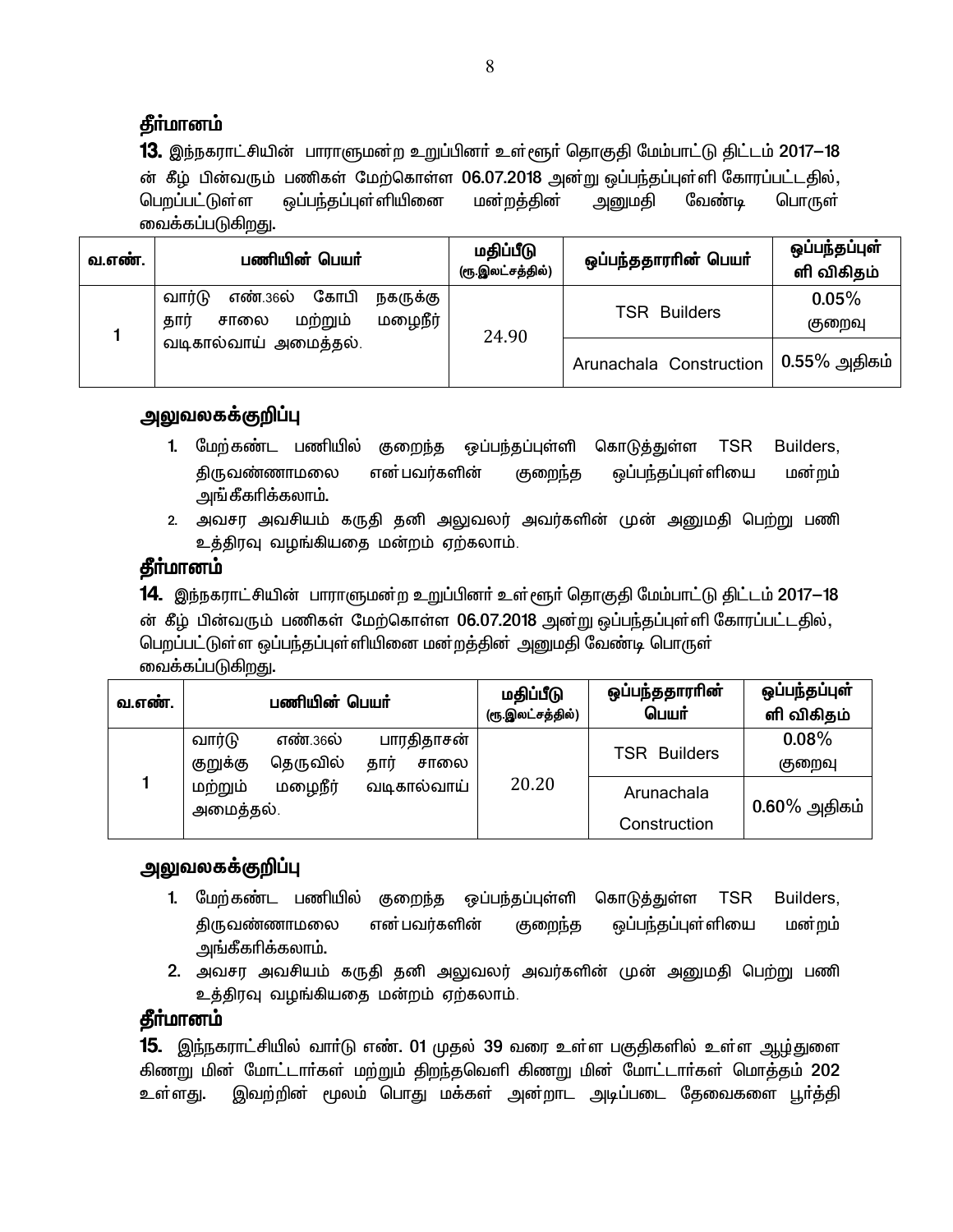செய்கினற்னா். மேலும் நகராட்சி பொது கழிவறைகளிடல் உள்ள மின் மோட்டாா்களின் மூலம் அடிப்படை வசதிகள் செய்யப்படுகிறது. இவ்வாறு பணிகள் மேற்கொள்ளும் மின<mark>்</mark> மோட்டார்கள் பழுதுகள் ஏற்படும் நிலையில் போர்க்கால அடிப்படையில் மின் மோட்டார்கள் பழுது நீக்கம் செய்ய 2018—19ம் நிதி ஆண்டுகளுக்கு ஏற்படும் தோராய செலவினம் ரூ.600000/— க்கு (ரூபாய் ஆறு லட்சம்) மன்ற அனுமதி வேண்டப்படுகி<u>றத</u>ு.

### அலுவலகக் குறிப்பு

- 1. அனுமதி வழங்கலாம்
- 2. குடிநீர் நிதியின் கீழ் செலவிடலாம்
- ந.க.எண். 4501/2018/இ1

## தீா்மானம்

16. இந்நகராட்சி அலுவலகத்தில் பொது சுகாதாரப் பிரிவில் பயன்படுத்தப்படும் வாகனம் TN25 AQ 6801 என்ற வாகனத்தில் ஏற்பட்டுள்ள பழுதுகளை சரி செய்து வழங்கிட தோராய செலவு ரூ.15000/- (ரூபாய் பதினைந்து ஆயிரம் மட்டும்) ஆகும் என குறிப்பு வழங்கியுளள்கால் கீழ்கக்ண்டவாறு விலைப்புள்ளிகள் பெறப்பட்டது.

| வ.எண். | நிறுவனத்தின் பெயர்                   | தொகை ரூ                  |
|--------|--------------------------------------|--------------------------|
|        | ஜவஹர் ஆட்டோ சர்வீஸ்                  | СҦ. 15000/-              |
|        | 77B மத்தலாங்குளத் தெரு, திருவண்ணாமலை |                          |
| 2.     | கண்ணம்மாள் ஆட்டோ ஒர்க்கஸ்            | $\binom{6}{5}$ . 15100/- |
|        | 18 முத்து விநாயகர் கோவில் தெரு,      |                          |
|        | திருவண்ணாமலை                         |                          |
| 3.     | திருமலை வெங்கடேஸ்வரா ஒர்கூலாப்       | СҦ. 16000/-              |
|        | கீழ்நாச்சிப்பட்டு, திண்டிவனம் ரோடு   |                          |
|        | திருவண்ணாமலை                         |                          |

வரிசை எண்.1ல், ஜவஹர் ஆட்டோ ஒர்க்கஸ், 77B, மத்தலாங்குளத்தெரு, திருவண்ணாமலை அவர்கள் குறைந்த விலைப்புள்ளி ஏற்க மன்றத்தின் அனுமதிக்கு வைக்கப்படுகிறது.

அலுவலகக் குறிப்பு -

- 1. மன்றம் அனுமதி வழங்கலாம்
- 2. பொது சுகாதார நலன் கருதியும், அவசர அவசியம் கருதியும் தனி அலுவலர் அவா்களின் முன் அனுமதி பெற்று பணி மேல் நடவடிக்கை எடுத்ததையும் அனுமதி வழங்கலாம்.

ந.க.எண். 1637/ 2018 / எச்1

### கீா்மானம்

 $\bf 17.$  நகராட்சி நிர்வாக மண்டல இயக்குநர் வேலூர் — 12 அவர்களின் ந.க.எண். 2059 / 2017/ பி1 நாள் 31.08.2018ந் தேதிய கடிதத்தின்படி ESCO – II டெண்டரின்படி தெருவிளக்கு LED விளக்குகளாக மாற்றி அமைக்க கள ஆய்வு செய்து Project Report தயார் செய்து ஒப்படைப்பு செய்தமைக்கு M/s. Active Energy OPC Private Limited சென்னை நிறுவனத்திற்கு நகராட்சியின் பங்குத் தொகையாக ரூ.2,81,523/— ஐ செலுத்துமாறு தெரிவிக்கப்பட்டது. இதன்படி நகராட்சி நிா்வாக மண்டல இயக்குநா், வேலுா் அவா்களுக்கு ரூ.2,81,523/— (ரூபாய்